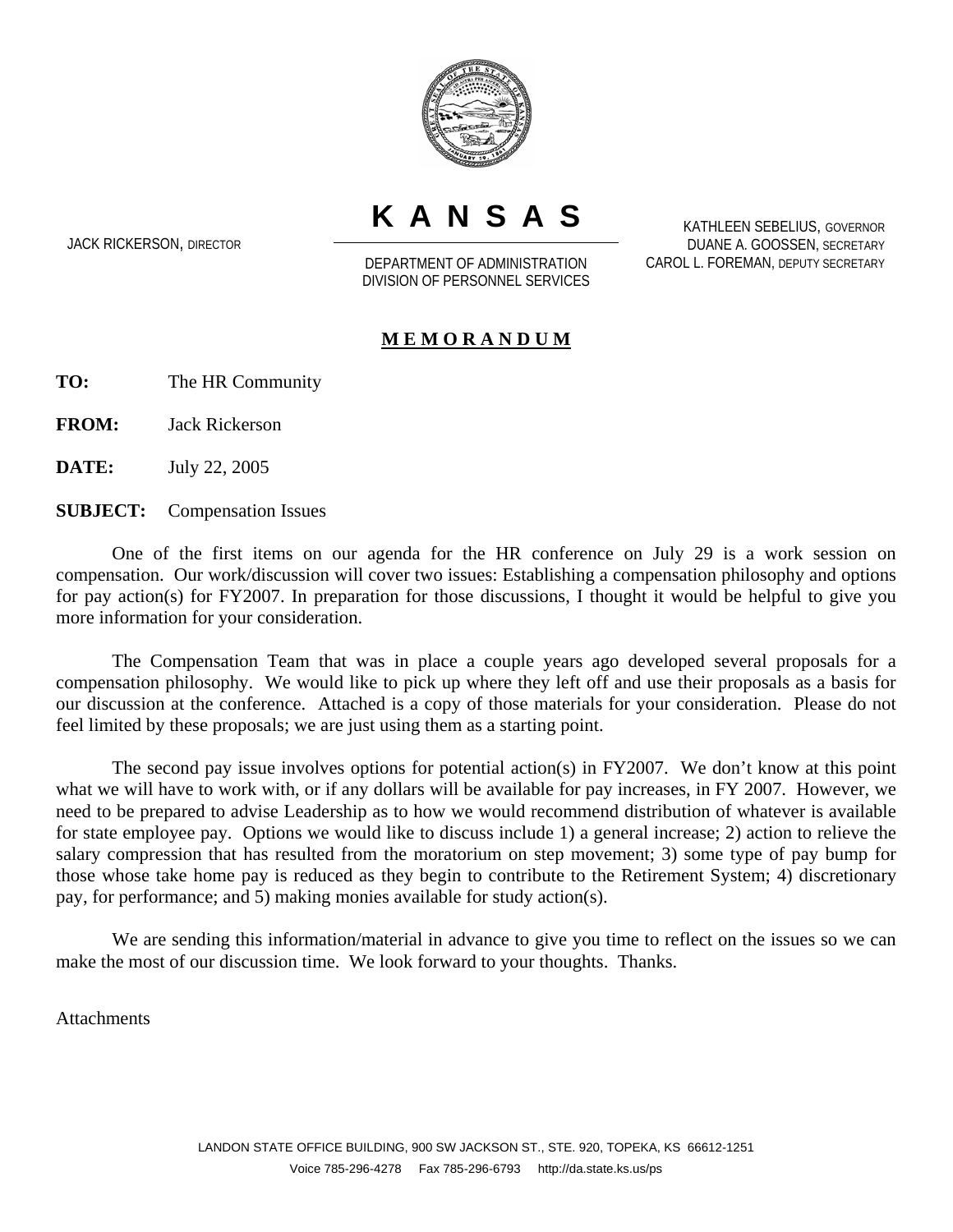## **Compensation Team's Goals and Objectives to Consider in Developing an Employee Compensation Philosophy**

Total Compensation Package for the State that is competitive – as an option

- Paradigm Shift across the country changing the focus of compensation from value of job alone to value of the job and employee (recognize the value of the employee)
	- 1. We need to consider the value of the job and the employee in developing and administering compensation
- We are "the State" we need to have safeguards in place to ensure accountability and some overall consistency
	- 1. The compensation programs and administration must be accountable
	- 2. Must be cost effective
	- 3. Must be administered within available funding
	- 4. Must be legally compliant
	- 5. Programs and administration must be accountable to taxpayers
- Reward employees
	- 1. Retain good employees and steady performers
	- 2. Maintain longevity reward
	- 3. Allow rewards for skills
	- 4. Allow rewards for credentials
	- 5. Allow rewards for performance
- Need to provide competitive wages to recruit applicants and retain qualified employees
	- 1. Need to provide wage rates that are competitive within relevant labor markets
	- 2. Provide for the use of geographical wage differentials when needed
	- 3. Provide compensation rewards for unique working conditions
- Need competitive benefits programs to meet the needs of both job applicants and employees
- Need to recognize the job's contribution to the mission of the agency
- Need to be both internally equitable and externally competitive
	- 1. Equal pay for equal work
	- 2. Competitive compensation programs and rates
- Need to meet the diverse needs of the State
	- 1. Compensation programs will be designed and administered to balance the overall needs of the **State**
	- 2. Programs need to provide flexibility to recognize and address the unique needs of agencies
- Need to recognize the tenure of employees
	- 1. Design and administer employee compensation programs to encourage and recognize career employees
	- 2. Need to control turnover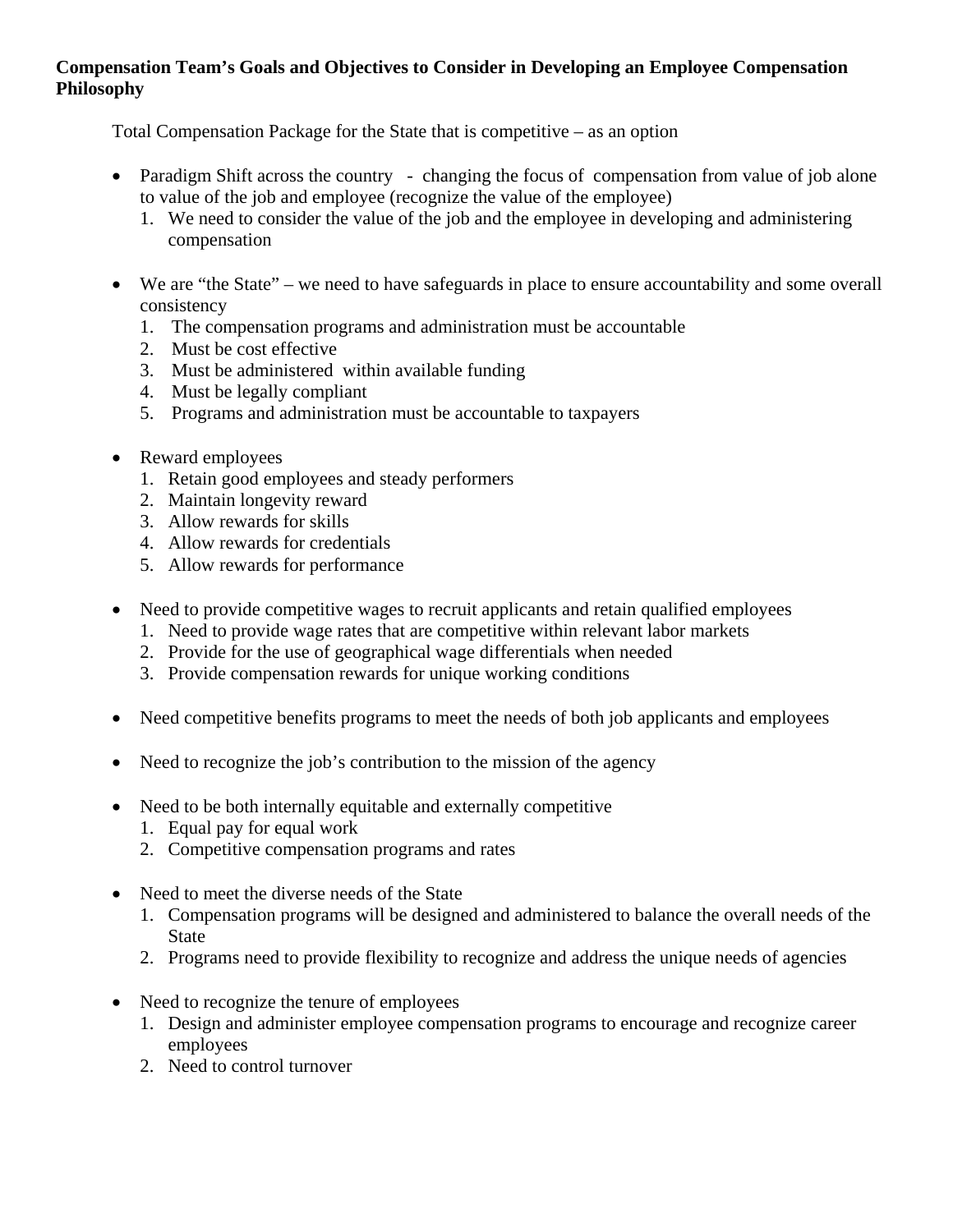## **Initial Drafts of the Compensation Team for an Employee Compensation Philosophy**

- 1. The State of Kansas shall provide a total compensation package focused on competitiveness of benefits that attract and retain employees based on the administration's set priorities, yet provides an identifiable level of flexibility to agencies to recognize individual performance, and holds agencies accountable for proper administration. Provide a total compensation system that competitively pays employees based on the relevant labor market, yet provides an identifiable level of flexibility to agencies to recognize individual performance, and holds agencies accountable for proper administration.
- 2. The State of Kansas shall design and administer an employee compensation program which effectively enables the State to attract, retain and reward qualified employees to meets the diverse needs of the citizens in an effective manner. Employees' wages shall provide competitive rates for the diverse relevant labor markets in which agencies compete. The employee benefits programs shall consist of programs designed to meet the diverse needs of employees and serve as an effective incentive in attracting qualified job applicants. The employee compensation program shall provide for the effective and equitable compensation of employees while recognizing the need for flexibility to address economic change and differences among labor markets. Individuals responsible for the design and administration of employee programs are accountable to the citizens of the State to providing cost effective and efficient programs.
- 3. The State of Kansas can succeed in attracting, retaining and motivating a qualified workforce in achieving it's diverse missions by providing competitive compensation programs. The State shall provide competitive wage rates in recognizing and rewarding state employees. Wage and salary programs shall provide flexibility while ensuring equal pay for equal work. The benefits programs shall provide for to met the needs of employees and serve as an incentive individual to work for the State. All employee compensation programs are to be designed and administered to ensure accountability and efficiency for the tax payers of the state.
- 4. It is the policy of the State of Kansas, in recruiting, retaining and rewarding a qualified and competent work force, to provide prevailing total compensation to officers and employees in the state personnel system. "Prevailing total compensation" means the salary, benefits, including retirement benefits and premium pay practices comparable to those found by the state personnel director in similar kinds of employment in appropriate markets of public and private employment. To determine comparable rates for salaries, benefits, including retirement benefits, and premium pay practices prevailing in other places of public and private employment, the state personnel director shall periodically conduct a survey of the rates provided by appropriate public and private employers and may supplement such surveys as deemed necessary by the director to determine and maintain comparable total compensation for the work force.
- 5. The public employees of the State of Kansas provide services desired by the public which provide a benefit or service to the citizens of the State. As such, the providers of these service should be compensated at a level comparable to the relevant labor market and which will provide employees a reasonable level of benefits.

 The compensation package should recognize that certain services provided by state employees require skills, education, and training that should be valued at different levels of compensation. In addition, employees who achieve certain levels of tenure should be recognized for their commitment in providing public services. The compensation package provided by the State should be sure that applicants for state